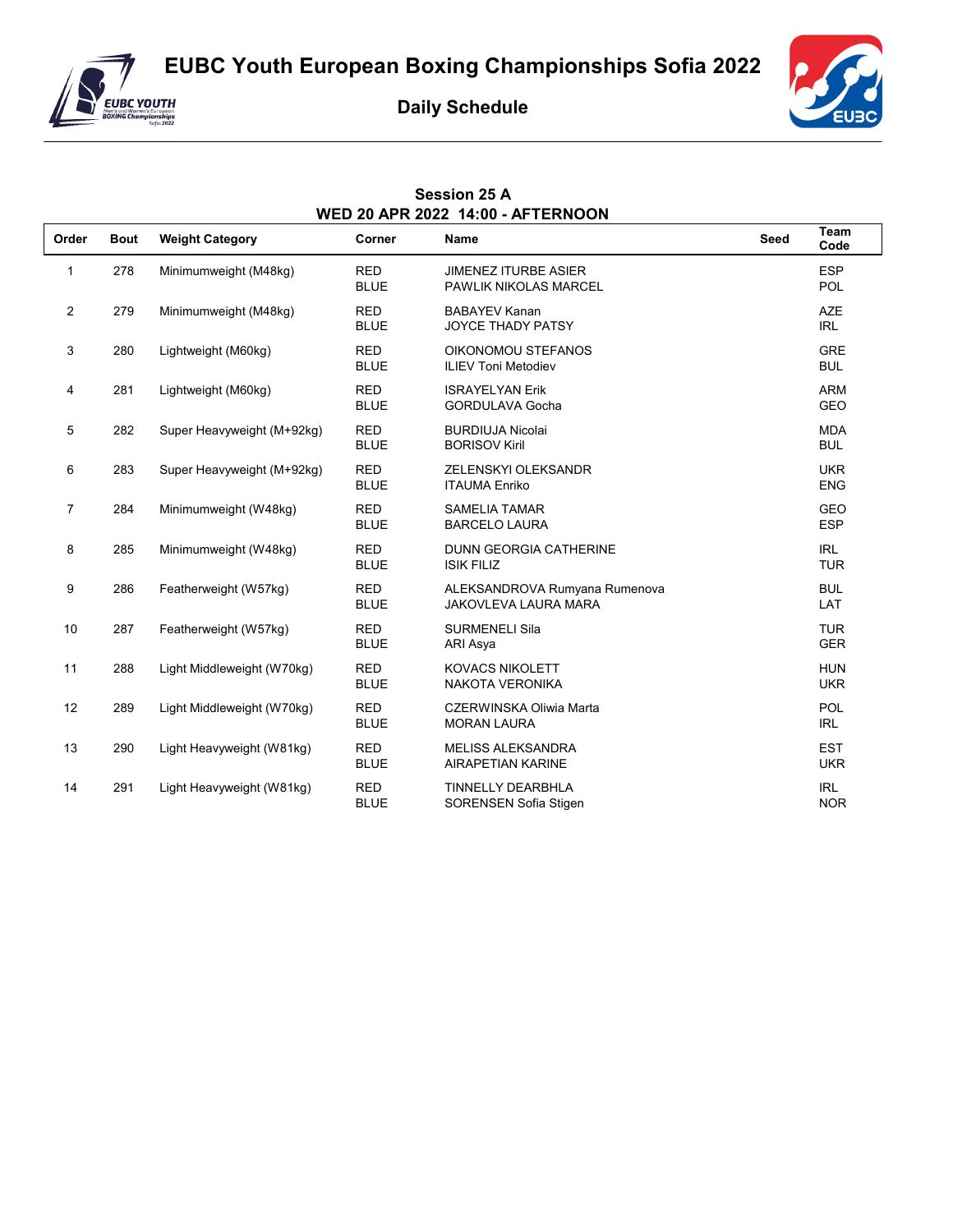**EUBC Youth European Boxing Championships Sofia 2022**



## **Daily Schedule**

**Session 26 B**



| <b>WED 20 APR 2022 14:00 - AFTERNOON</b> |             |                            |                           |                                                     |      |                          |
|------------------------------------------|-------------|----------------------------|---------------------------|-----------------------------------------------------|------|--------------------------|
| Order                                    | <b>Bout</b> | <b>Weight Category</b>     | Corner                    | <b>Name</b>                                         | Seed | Team<br>Code             |
| 1                                        | 292         | Bantamweight (M54kg)       | <b>RED</b><br><b>BLUE</b> | METODIEV Lyuboslav<br><b>ARSOVSKI PETAR</b>         |      | <b>BUL</b><br><b>MKD</b> |
| $\overline{2}$                           | 293         | Bantamweight (M54kg)       | <b>RED</b><br><b>BLUE</b> | <b>PEKEL Ahmet</b><br><b>KETLEY Owen</b>            |      | <b>TUR</b><br><b>ENG</b> |
| 3                                        | 294         | Welterweight (M67kg)       | <b>RED</b><br><b>BLUE</b> | COULIBALY SOUCKO GANDA<br><b>HAKOBYAN Ares</b>      |      | <b>ESP</b><br><b>ARM</b> |
| 4                                        | 295         | Welterweight (M67kg)       | <b>RED</b><br><b>BLUE</b> | <b>BOKLAKH OLEKSII</b><br><b>KANLI BILGE KAGAN</b>  |      | <b>UKR</b><br><b>TUR</b> |
| 5                                        | 296         | Middleweight (M75kg)       | <b>RED</b><br><b>BLUE</b> | <b>KVINIKADZE Saba</b><br>SIMIC Rastko              |      | <b>GEO</b><br><b>SRB</b> |
| 6                                        | 297         | Middleweight (M75kg)       | <b>RED</b><br><b>BLUE</b> | <b>CESAR YOJERLIN</b><br><b>BALABIN OLEKSANDR</b>   |      | <b>FRA</b><br><b>UKR</b> |
| $\overline{7}$                           | 298         | Cruiserweight (M86kg)      | <b>RED</b><br><b>BLUE</b> | <b>TURK OGUZHAN</b><br>STOYANOV Georgi              |      | <b>TUR</b><br><b>BUL</b> |
| 8                                        | 299         | Cruiserweight (M86kg)      | <b>RED</b><br><b>BLUE</b> | <b>JAKUPI TAULANT</b><br><b>CARUSO Paolo</b>        |      | <b>KOS</b><br><b>ITA</b> |
| 9                                        | 300         | Flyweight (W52kg)          | <b>RED</b><br><b>BLUE</b> | <b>JOVANOVIC Dragana</b><br><b>MACKIE Lauren</b>    |      | <b>SRB</b><br><b>ENG</b> |
| 10                                       | 301         | Flyweight (W52kg)          | <b>RED</b><br><b>BLUE</b> | <b>MOPIN KAELYA</b><br>MAIRENA ARAGON LUNA MARIA    |      | <b>FRA</b><br><b>ESP</b> |
| 11                                       | 302         | Light Welterweight (W63kg) | <b>RED</b><br><b>BLUE</b> | <b>MARRA VALENTINA</b><br>MCDONAGH WINNIE CHRISTINA |      | <b>ITA</b><br><b>IRL</b> |
| 12                                       | 303         | Light Welterweight (W63kg) | <b>RED</b><br><b>BLUE</b> | <b>TUTAL Lutfive</b><br>RUTKOWSKA Julianna Barbara  |      | <b>GER</b><br>POL        |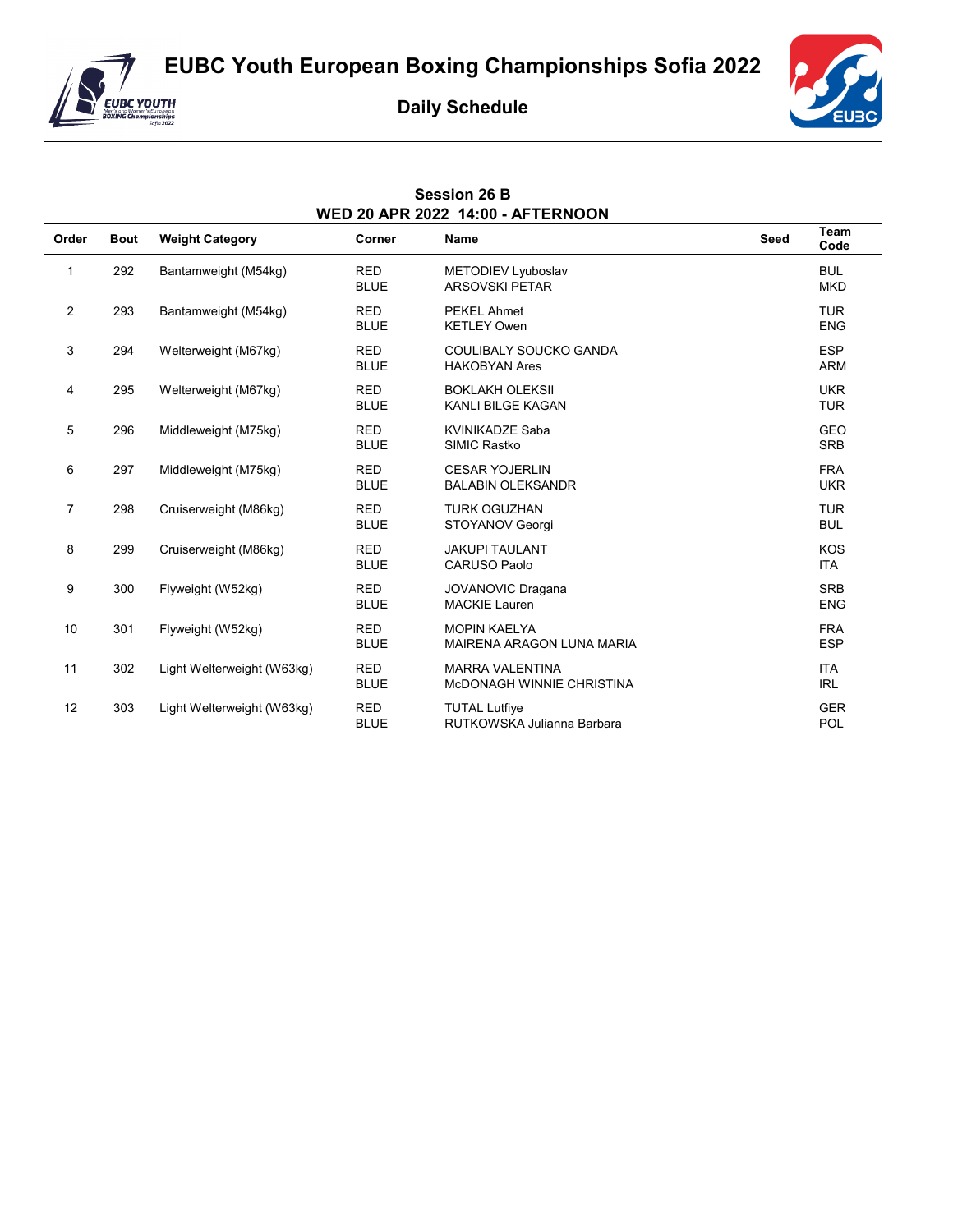



## **Daily Schedule**

**Session 27 A**



| <b>WED 20 APR 2022 18:00 - EVENING</b> |             |                              |                           |                                                                    |             |                          |
|----------------------------------------|-------------|------------------------------|---------------------------|--------------------------------------------------------------------|-------------|--------------------------|
| Order                                  | <b>Bout</b> | <b>Weight Category</b>       | Corner                    | <b>Name</b>                                                        | <b>Seed</b> | Team<br>Code             |
| 1                                      | 304         | Flyweight (M51kg)            | <b>RED</b><br><b>BLUE</b> | <b>ZENELI ARIOL</b><br><b>ARGATU ILie Ilic</b>                     |             | <b>ALB</b><br><b>MDA</b> |
| $\overline{2}$                         | 305         | Flyweight (M51kg)            | <b>RED</b><br><b>BLUE</b> | <b>AYVAZYAN Gor</b><br>MAMMADZADA Amin                             |             | <b>GEO</b><br><b>AZE</b> |
| $\mathsf 3$                            | 306         | Light Welterweight (M63.5kg) | <b>RED</b><br><b>BLUE</b> | <b>CARAVAN lanus</b><br><b>SAROVS RENATS</b>                       |             | <b>MDA</b><br>LAT        |
| 4                                      | 307         | Light Welterweight (M63.5kg) | <b>RED</b><br><b>BLUE</b> | <b>KAJAIA DEMUR</b><br><b>MOHAMED Osama</b>                        |             | <b>GEO</b><br><b>ENG</b> |
| 5                                      | 308         | Light Heavyweight (M80kg)    | <b>RED</b><br><b>BLUE</b> | <b>ADAMYAN Hamlet</b><br><b>PIZURICA Marko</b>                     |             | <b>ARM</b><br><b>SRB</b> |
| 6                                      | 309         | Light Heavyweight (M80kg)    | <b>RED</b><br><b>BLUE</b> | <b>TSAMALIDIS MICHAIL</b><br><b>DOGRU Muhammed Halil</b>           |             | <b>GRE</b><br><b>TUR</b> |
| $\overline{7}$                         | 310         | Light Flyweight (W50kg)      | <b>RED</b><br><b>BLUE</b> | VALS DEL VALLE IRATXE<br><b>CIRKOVIC Sara</b>                      |             | <b>ESP</b><br><b>SRB</b> |
| 8                                      | 311         | Light Flyweight (W50kg)      | <b>RED</b><br><b>BLUE</b> | O'KEEFFE KATIE CAROLINE<br><b>VOLLMANN Jessica</b>                 |             | <b>IRL</b><br><b>GER</b> |
| 9                                      | 312         | Lightweight (W60kg)          | <b>RED</b><br><b>BLUE</b> | <b>CYREK Aleksandra Anna</b><br><b>FRANTSI SERA YESSICA MELINA</b> |             | POL<br><b>FIN</b>        |
| 10                                     | 313         | Lightweight (W60kg)          | <b>RED</b><br><b>BLUE</b> | <b>DOVHAL TETIANA</b><br><b>KUBALOVA Tamara</b>                    |             | <b>UKR</b><br><b>SVK</b> |
| 11                                     | 314         | Middleweight (W75kg)         | <b>RED</b><br><b>BLUE</b> | <b>MOSS BIRCH Amber</b><br><b>HOFSTAD Sunniva</b>                  |             | <b>ENG</b><br><b>NOR</b> |
| 12                                     | 315         | Middleweight (W75kg)         | <b>RED</b><br><b>BLUE</b> | ZHYBOIEDOVA YELYZAVETA<br><b>BUKIA TATIA</b>                       |             | <b>UKR</b><br><b>GEO</b> |